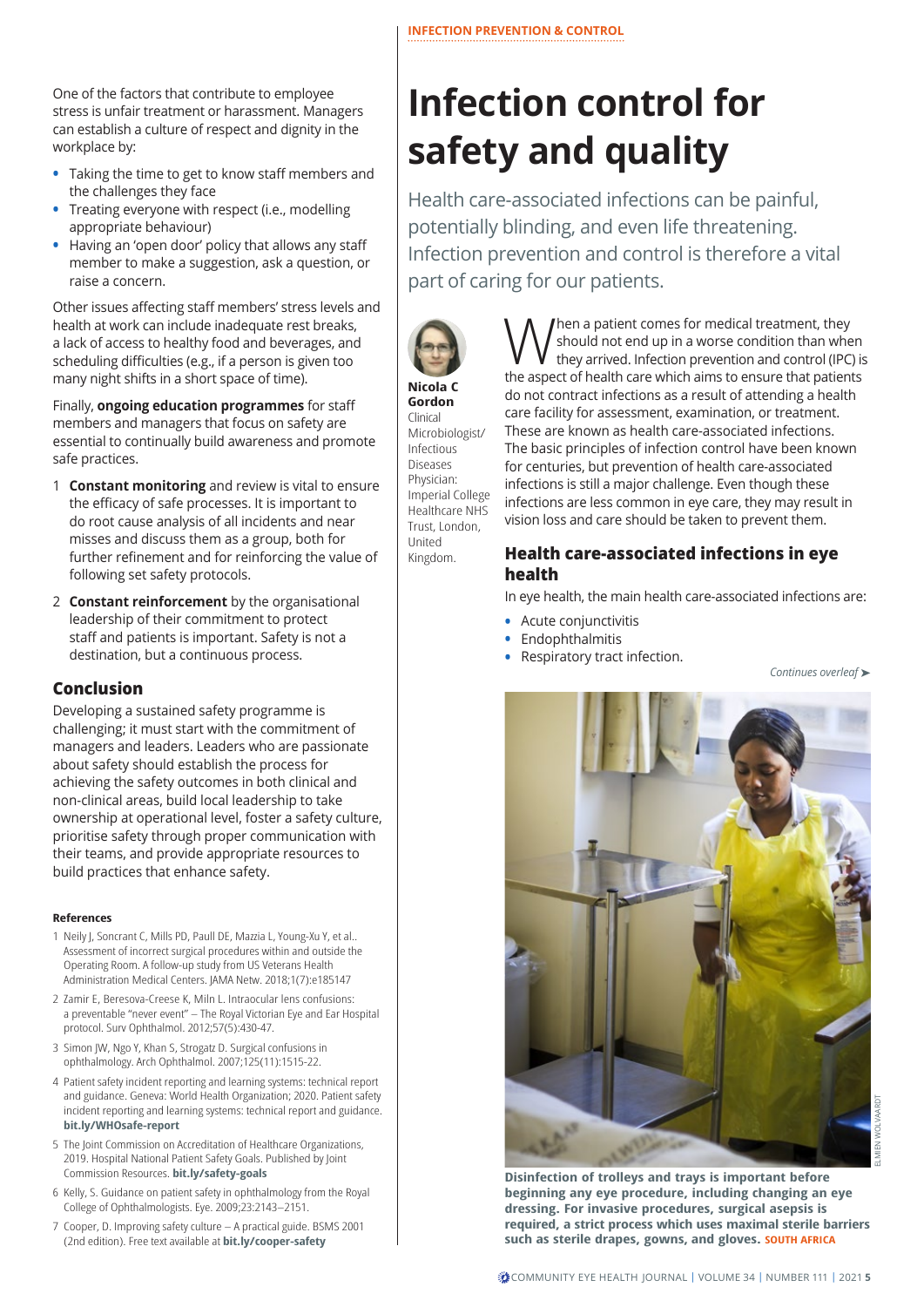Acute conjunctivitis is frequently caused by adenovirus, which is highly transmissible and can be acquired from contaminated equipment, including trial lenses and frames, or health care workers' hands. Large outbreaks have been reported, and the impact can be very significant on eye services as health care workers may also be affected, resulting in sore eyes, blurred vision, and the need to take time off work.

Health care-associated endophthalmitis is usually due to bacterial infection, resulting from contaminated equipment or instruments, contaminated liquids such as eye drops or intravitreal injections, or poor surgical or clinical technique that introduces bacteria from the patient's own skin or from the hands of the health care worker, usually after cataract surgery or intravitreal injection. Although the frequency of endophthalmitis is low, it is potentially devastating for the patient.

Respiratory tract infections due to viruses such as influenza, rhinovirus, and coronavirus may be transmitted more commonly in eye health than in, say, general practice. This is because eye care equipment and instruments (such as slit lamps) come into close contact with the patient's face and can easily become contaminated with respiratory tract viruses that, in turn, may be transmitted to the next patient. Health care workers also work in very close proximity to patients when carrying out eye examinations or procedures and are therefore at risk of acquiring and transmitting these infections. This has become a more serious problem during the COVID-19 pandemic, and specific measures to reduce the risk of COVID-19 transmission in eye care were discussed in a previous issue of this journal.

## **Reducing the risk to patients**

Standard precautions relevant to reducing the risk of health care-associated infections in eye health are:

- **•** Hand hygiene
- **•** Environmental cleaning
- **•** Safe reprocessing of reusable equipment and instruments
- **•** Respiratory hygiene and cough etiquette
- **•** Aseptic non-touch technique.

**Hand hygiene** can be achieved by washing with soap and water or, where water is not readily available, by using alcohol-based gels/sanitisers. Be aware that alcohol-based gels/sanitisers may be irritant to the eyes so, for contact procedures, soap and water is preferred.

Clinics and treatment rooms, including all surfaces, windows, doors, and fittings, should be **cleaned** regularly. Depending on the type of surface, alcohol wipes, alcohol solutions, or sodium hypochlorite solutions are generally recommended. Take extra care when cleaning surfaces which may be in contact with patients, such as chin and head rests or hand-held Snellen charts.

**Reprocessing** refers to the cleaning, disinfection, and/or sterilisation of reusable devices. The specific processes depend on the instruments and the manufacturer's instructions should be followed, as well as any local policies. If it is practical and affordable, use single-use instruments and equipment instead and dispose of them safely.

Figure 1 An infographic on respiratory hygiene and cough etiquette prepared by the Government of Slovenia



water after coughing/sneezing.

**Respiratory hygiene and cough etiquette** refers to the guidance given to patients and staff members about how to reduce the risk of viral transmission via coughs and sneezes (see Figure 1).

after every use.

An **aseptic non-touch technique** should be used for procedures where applicable. For operative procedures, good aseptic surgical technique, including the use of sterile drapes, gowns, and gloves, is particularly important for preventing infections introduced as a result of contamination by the patient's own skin flora. Reducing the use of multi-dose eye drop vials during examination – and using single-dose vials instead, where available – will also prevent transmission of infection between patients.

### **Reducing the risk to health care workers**

Health care workers examining and treating eye diseases may be exposed to infectious agents via respiratory droplets, tears, or blood. Practising good infection prevention and control, such as hand hygiene, use of personal protective equipment (PPE), safe use and disposal of sharps, and correct waste management will also reduce the risk of exposure.

**Hand hygiene** protects staff members from eye and respiratory tract infections acquired from patients. This risk is also reduced by using **personal protective equipment** (PPE), such as gloves, masks, protective eye wear, and face shields. Use of respiratory protection (masks and face shields) has become especially important during the COVID-19 pandemic.

**Sharps** pose a direct risk to the health care worker, but they also pose a risk to other staff members, such as cleaners. They must be properly disposed of in a sharps container, such as a box or tin.

All health workers must be aware of the local protocol for needle stick injuries, including assessment for post-exposure prophylaxis and following up with occupational health. Other contaminated waste should also be disposed of safely, for everyone's protection.